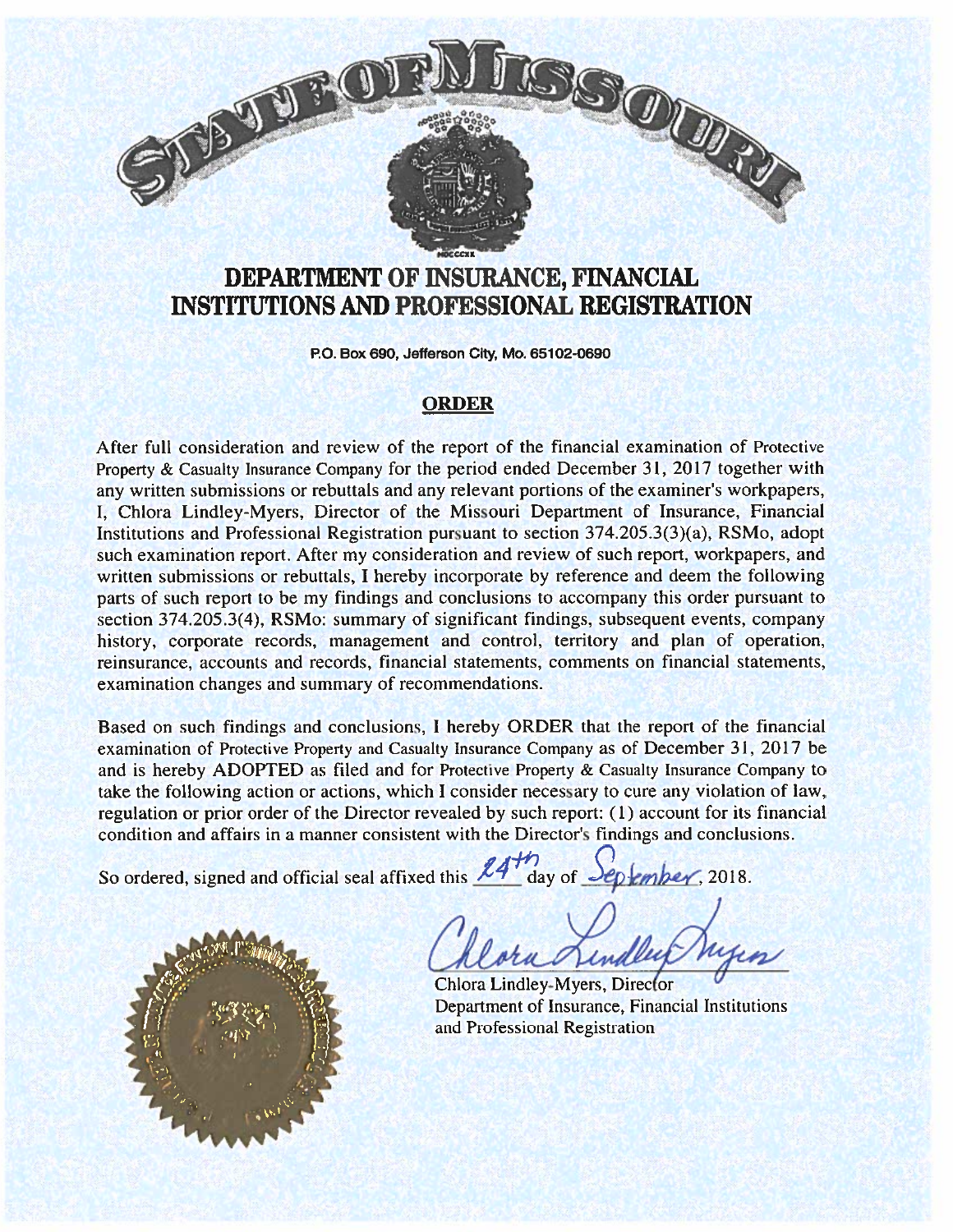# REPORT OF FINANCIAL EXAMINATION

# Protective Property & Casualty Insurance Company

As of:

DECEMBER 31, 2017



#### STATE OF MISSOURI

DEPARTMENT OF INSURANCE, FiNANCIAL INSTITUTIONS AND PROFESSIONAL REGISTRATION

JEFFERSON CITY, MISSOURI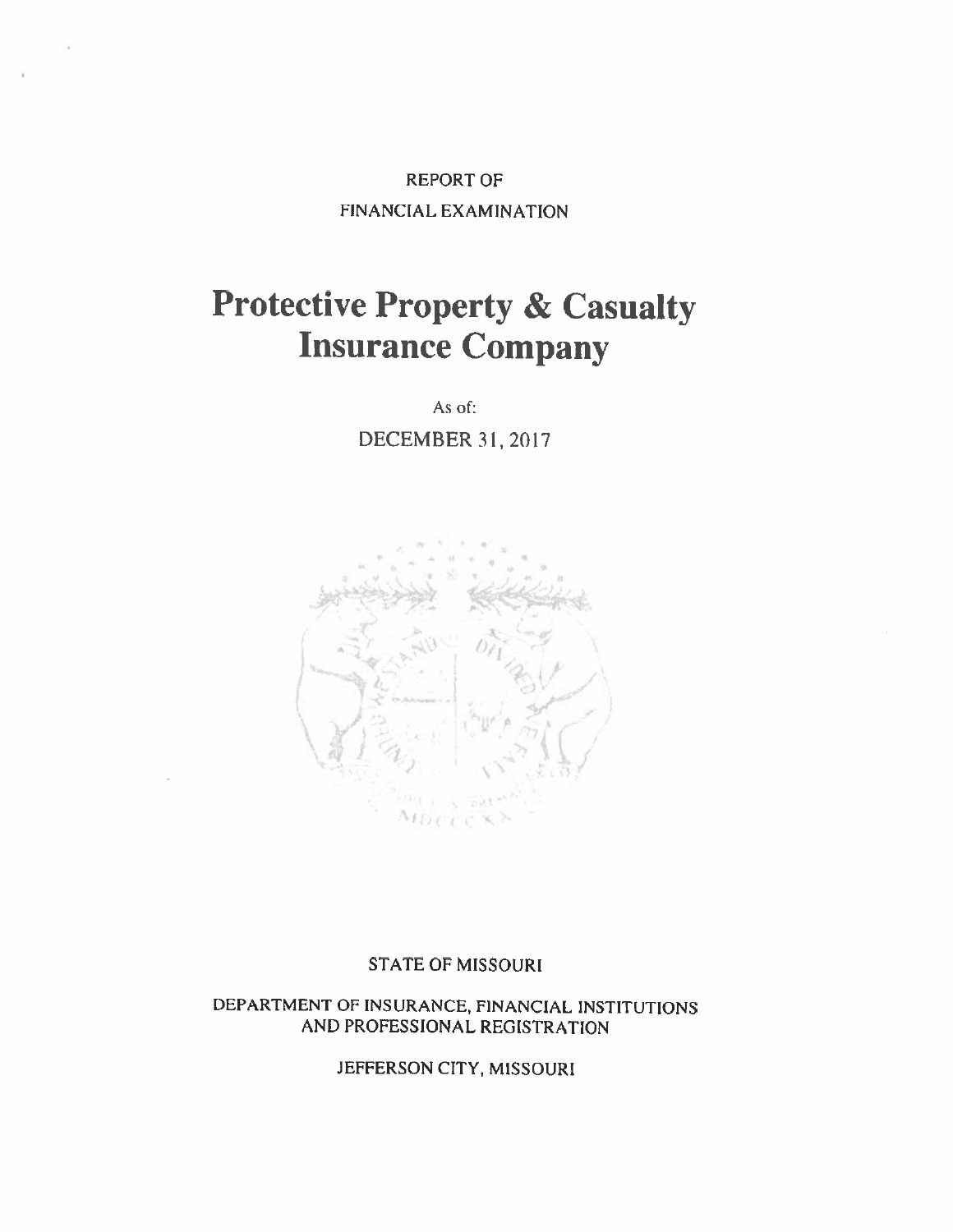# **TABLE OF CONTENTS**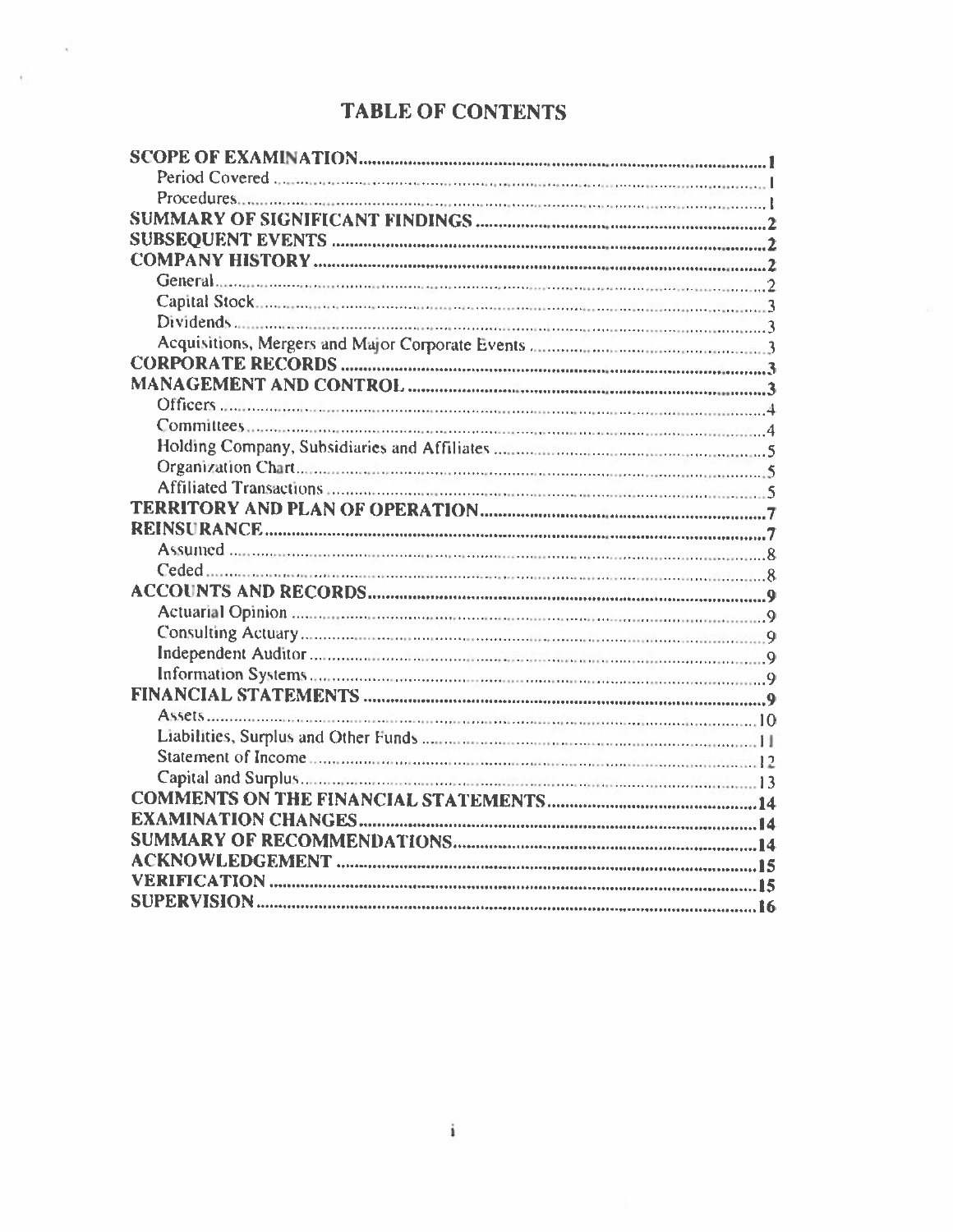August 30, 2018

Honorable Chiora Lindley-Myers, Director Missouri Department of Insurance, Financial Institutions and Professional Registration 30! West High Street. Room 530 Jefferson City, Missouri 65101

Director Lindley-Myers:

In accordance with your financial examination warrant, a comprehensive financial examination has been made of the records, affairs and financial condition of

#### Protective Property & Casualty Insurance Company

hereinafter referred to as such or as "Protective" or as the "Company." The Company's main administrative office is located at <sup>14755</sup> N. Outer Forty Road, Suite #400, Chesterfield, MO 63017, telephone number (636) 536-5600. This examination began on March 19, <sup>2018</sup> and concluded on the above dale.

#### SCOPE OF EXAMINATION

#### Period Covered

We have performed a multi-state examination of Protective Property & Casualty Insurance Company. The last examination of Protective was completed as of December 31, 2013. This examination covers the period of January 1, 2014, through December 31, 2017, and material transactions or events occurring subsequent to December 3!, 2017.

#### Procedures

This examination was conducted using guidelines set forth in the Financial Condition Examiners<br>Handbook (Handbook) of the National Association of Insurance Commissioners (NAIC), except where practices, procedures and applicable regulations of the Missouri Department of Insurance, Financial Institutions and Professional Registration ("Department" or "DIFP") or statutes of the state of Missouri prevailed. The Handbook requires that we <sup>p</sup>lan and perform the examination to evaluate the financial condition, assess corporate governance, identify current and prospective risks of the company and evaluate system controls and procedures used to mitigate those risks.

An examination also includes identifying and evaluating significant risks that could cause an insurer's surplus to he materially misstated both currently and prospectively. This includes assessing significant estimates made by management and evaluating management's compliance with Statutory Accounting Principles. The examination does not attest to the fair presentation of the financial statements included herein. If, during the course of the cxamination an adjustment is identified, the impact of such adjustment is documented separately following the Company's financial statements.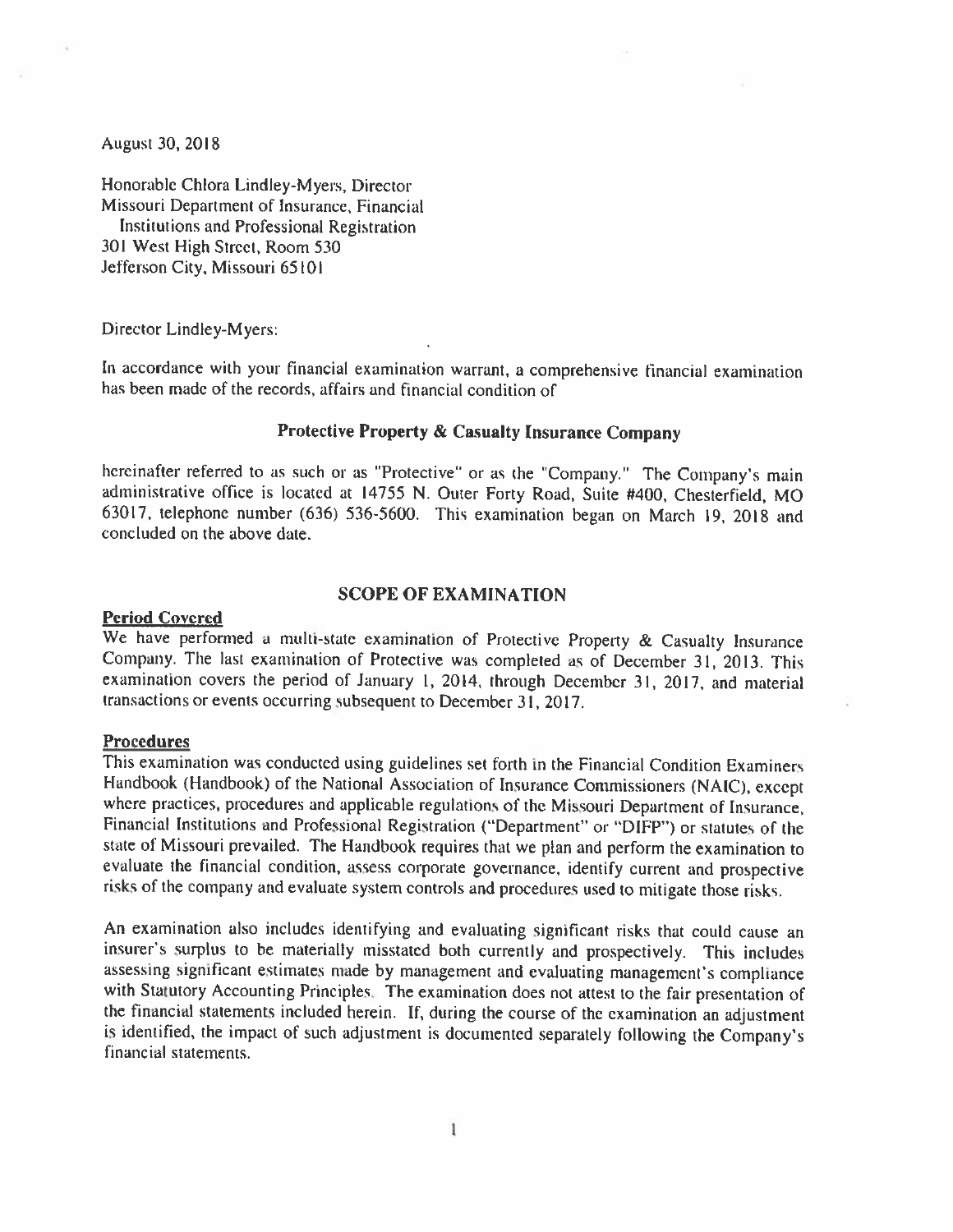The following key activities were identified during the examination: Cash and Investments, Premiums and Underwriting, Claims and Reserving, and Reinsurance.

The examiners relied upon information and workpapers provided by the Company's independent auditor, PricewaterhouseCoopers LLP. for its audits covering the period from January I, 2014, through December 31. 2017. Such reliance included fraud risk analysis, internal control narratives and tests of internal controls.

#### SUMMARY OF SIGNiFICANT FINDINGS

There were no significant findings.

#### SUBSEQUENT EVENTS

There were no significant subsequent events.

#### COMPANY HISTORY

#### **General**

The Company was incorporated on May 30, 1978, as a stock casualty insurance company and commenced business on August 1, 1978. Until May 1995, the Company was wholly owned by ITT Financial Corporation, a wholly-owned subsidiary of ITT Corporation. On May 1, 1995, ITT Financial Corporation merged with ITT Corporation.

On October 20, 1995. Mercury Finance Company acquircd all the outstanding common stock of the Company. On December I, 1995. the name of the Company was changed from ITT Lyndon Property Insurance Company to Lyndon Property Insurance Company.

In June 1997, Frontier Insurance Group, Inc. purchased all the outstanding common stock of the Company. In 1998. Frontier Insurance Group, Inc. formed <sup>a</sup> wholly-owned subsidiary, Lyndon Insurance Group, Inc., and contributed all the outstanding stock of the Company to the wholly-owned subsidiary.

On January 20, 2000, Protective Life Insurance Company (PLICO), a wholly-owned subsidiary of Protective Life Corporation, purchased all the outstanding common stock of Lyndon Insurance Group, Inc. (LIGI). In December 2007, LIGI contributed the Company to PLICO.

On June 4, 2014, Dai-ichi Life Insurance Company, Limited announced a definitive agreement to acquire 100% of the outstanding shares of Protective Life Corporation, the Company's ultimate parent. A Form A Statement Regarding the Acquisition of Control of or Merger with Lyndon Property Insurance Company by Dai-ichi Life Insurance Company, Limited was approved by the DIFP on October 1,2014, pursuant to Sections 382.040 to 382-060 RSMo.

On August 5, 2016, the Company received approval from the DIFP to change its name to Protective Property & Casualty Insurance Company.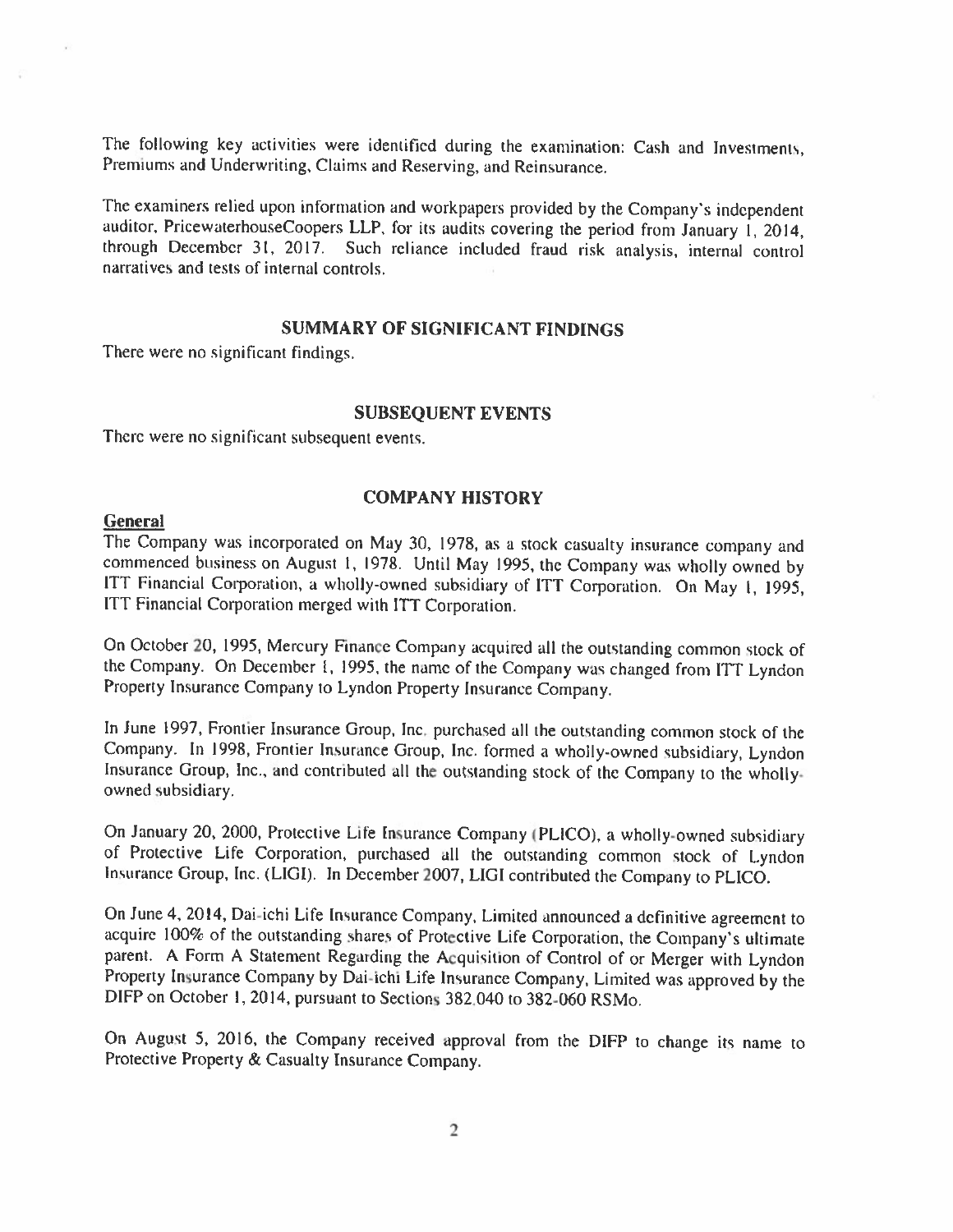**Capital Stock**<br>The Company is authorized to issue 4,000 shares of common stock at a par value of \$1,000 per share. There were 4,000 common shares issued and outstanding as of December 31, 2017, resulting in <sup>a</sup> common capital stock account of \$4,000,000 and gross paid in and contributed surplus of \$81,942,999 at December 31, 2017.

#### Dividends

The Company has declared and paid dividends to stockholders as follows:

|               | Cash          | Stock       |
|---------------|---------------|-------------|
| Prior to 2014 | \$289,663,543 | \$2,000,000 |
| 2014          | 14,000,000    |             |
| 2015          | 6,000,000     |             |
| 2016          | 8,000,000     |             |
| 2017          | 10,000,000    |             |
| Total         | \$327,663,543 | \$2,000,000 |

### Acquisitions, Mergers and Major Corporate Events

As previously described, the holding company system of which the Company is <sup>a</sup> part, was acquired by Dai-ichi Life Holdings, Inc., a kabushiki kaisha organized under the laws of Japan in 2014.

#### CORPORATE RECORDS

The Company's Articles of Incorporation and Bylaws were reviewed. The Company's Articles of Incorporation were restated due to the name change in 2016.

The minutes of the shareholder, Board of Directors, committee meetings, and relevant Protective Life Corporation committee meetings were reviewed and appear to properly support and approve the corporate transactions and events for the period tinder examination.

### MANAGEMENT AND CONTROL

The management of the Company is vested in <sup>a</sup> Board of Directors which per the Articles of Incorporation and Bylaws will consist of not less than nine or more than twenty-five members. The Company had nine Directors serving at December 31,2017. as follows:

| Name and Address                       | Principal Occupation and Business Affiliation                                                                                   |
|----------------------------------------|---------------------------------------------------------------------------------------------------------------------------------|
| M. Scott Karchunas                     | President, Chief Executive Officer, and                                                                                         |
| Chesterfield, MO                       | Chairman of the Board                                                                                                           |
|                                        | Protective Property & Casualty Insurance Company                                                                                |
| Gregg O. Cariolano<br>Chesterfield, MO | Senior Vice President, Treasurer, Controller<br>and Chief Financial Officer<br>Protective Property & Casualty Insurance Company |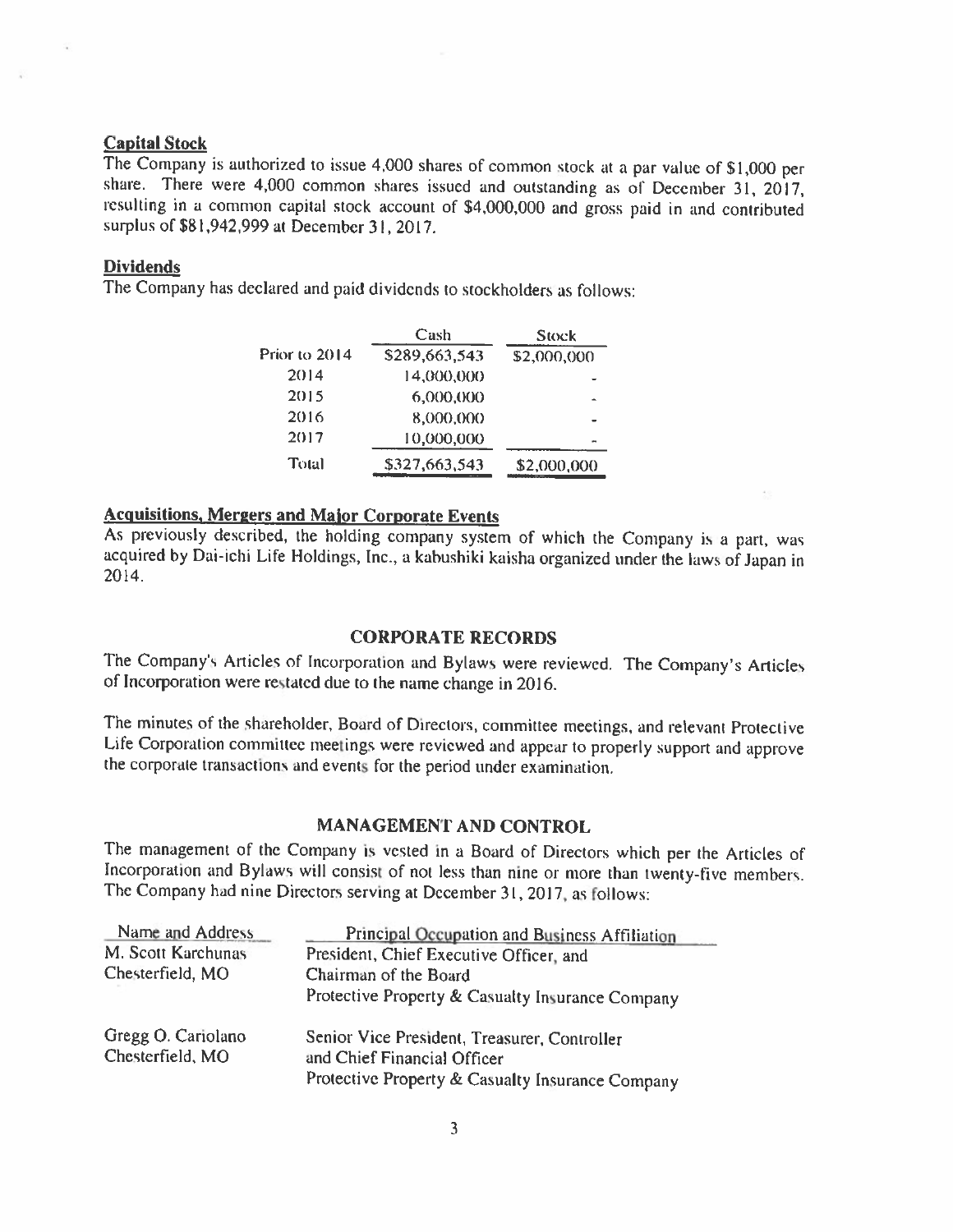| Christopher J. Bernish | Vice President, Operations and Information Technology |
|------------------------|-------------------------------------------------------|
| Bannockburn, IL        | Protective Property & Casualty Insurance Company      |
| Rachelle R. Peeler     | Vice President and Senior Human Resources Partner     |
| Chesterfield, MO       | Protective Life Corporation                           |
| Richard C. Hackett     | Senior Vice President and Secretary                   |
| Chesterfield, MO       | Protective Property & Casualty Insurance Company      |
| Mark S. Downar         | <b>Assistant Secretary and Assistant Treasurer</b>    |
| Chesterfield, MO       | Protective Property & Casualty Insurance Company      |
| Laura L. Foster        | Assistant Secretary and Vice President of Compliance  |
| Chesterfield, MO       | Protective Property & Casualty Insurance Company      |
| Carrie A. Profaizer    | Vice President of Information Services                |
| Chesterfield, MO       | Protective Property & Casualty Insurance Company      |
| Richard J. Kurtz       | Vice President of Distribution                        |
| Chesterfield, MO       | Protective Property & Casualty Insurance Company      |

#### Officers

The officers of the Company serving and reported on the Jurat page of the Annual Statement at December 31, 2017, were as follows:

| <b>Name</b>        | <b>Position</b>                                                             |  |  |
|--------------------|-----------------------------------------------------------------------------|--|--|
| M. Scott Karchunas | President, Chief Executive Officer and Chairman of the Board                |  |  |
| Gregg O. Cariolano | Senior Vice President, Treasurer, Controller and Chief Financial<br>Officer |  |  |
| Richard C. Hackett | Senior Vice President and Secretary                                         |  |  |
| Gregory Ciczadlo   | <b>Appointed Actuary</b>                                                    |  |  |

#### **Committees**

In accordance with the Bylaws, the board has established an Executive Committee with responsibility for managing the Company's affairs between meetings of the hoard. On <sup>a</sup> quarterly basis, the full board reviews and approves the actions of the Executive Committee At December 31, 2017, M. Scott Karchunas and Gregg 0. Cariolano served on the Executive Committee.

The Company does not have an Audit Committee. To comply with Sections 375.1025-1062 RSMo, the Company has designated its entire board of directors to constitute the Audit Committee.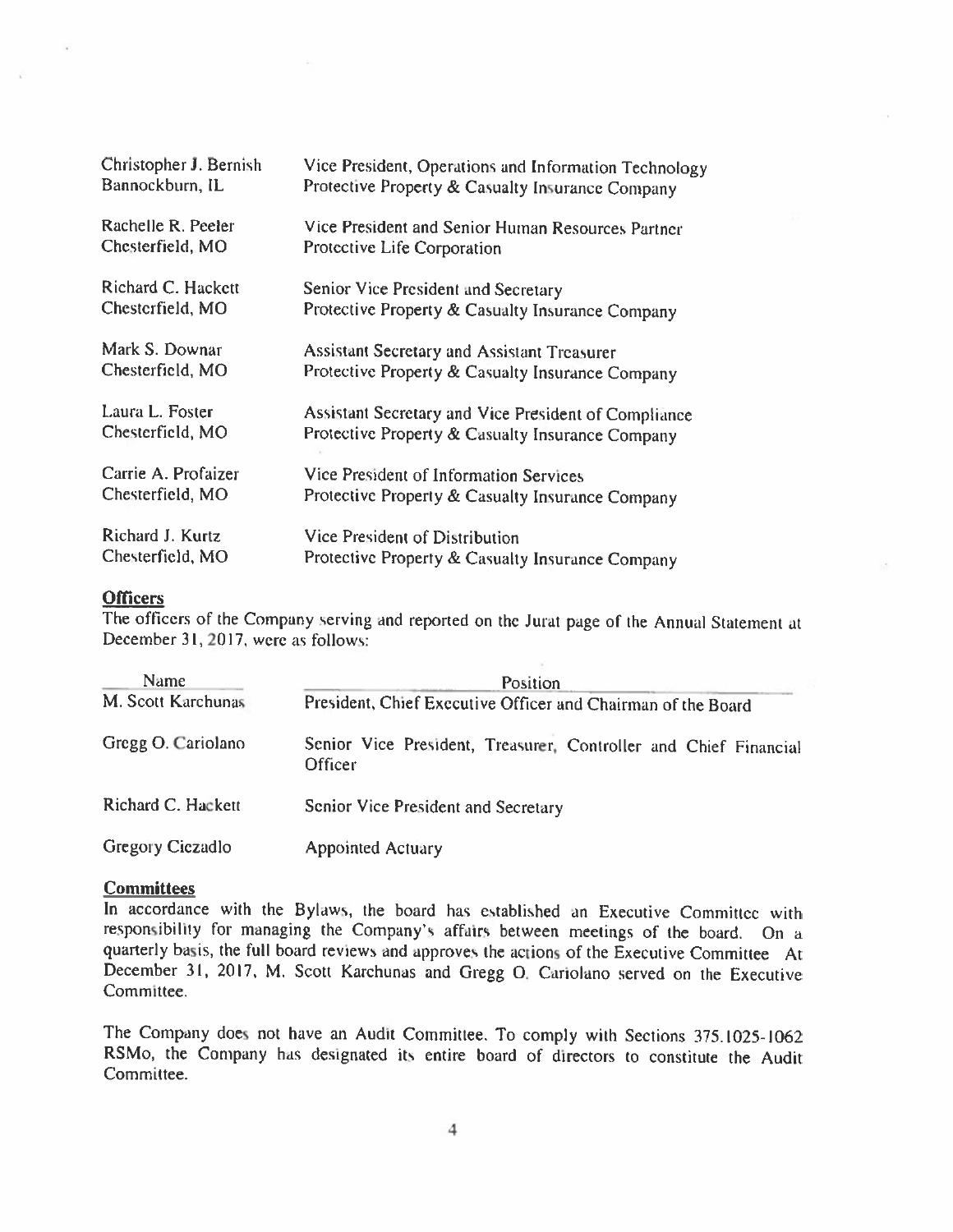For practical purposes, the Company relies on the Audit Committee of Protective Life Corporation. That committee is comprised of five independent directors. Protective Life Corporation has other established committees that impact the Company such as the Corporate Governance and Nomination Committee, the Finance and Investments Committee, and the Compensation and Management Succession Committee.

#### Holding Company, Subsidiaries and Affiliates

The Company is part of an Insurance Holding Company System as defined by Section 382.0 <sup>10</sup> RSMo (Definitions). The Company is <sup>a</sup> wholly-owned subsidiary of the Protective Life Insurance Company (a Tennessee domiciled company), which in turn, is <sup>a</sup> wholly-owned subsidiary of Protective Life Corporation, <sup>a</sup> Delaware holding company. Dai-ichi Life Holdings, Inc. owns 100% of Protective Life Corporation and is the ultimate parent in the holding company system.

#### Organization Chart

The following organizational chart depicts an abbreviated holding company system at December 31, 2017. The chart shows only the ultimate parent. the Company and other companies in the direct line of ownership with each owning 100% of the corresponding subsidiary.



#### Affiliated Transactions

The Company enters into various agreements with affiliates. The Company incurred \$5,251,357 in intercompany fees to affiliates, and earned \$17,721,507 from affiliates in 2017. In addition, the Company reported <sup>a</sup> \$5,436,270 income tax liability, and <sup>a</sup> S5.320,172 deferred tax asset, pursuant to the intercompany tax allocation agreement. The intercompany agreements are described below:

#### Tax Allocation Agreement

Affiliates: Protective Life Corporation, and its subsidiaries.

- Effective: January I, 1988. The last amendment was approved October 6, 2004.
- Terms: Protective Life Corporation and its subsidiaries consolidate their federal income tax returns. Each member of the affiliated group computes its separate tax liability as if it had filed <sup>a</sup> separate tax return. If <sup>a</sup> member incurs <sup>a</sup> tax loss or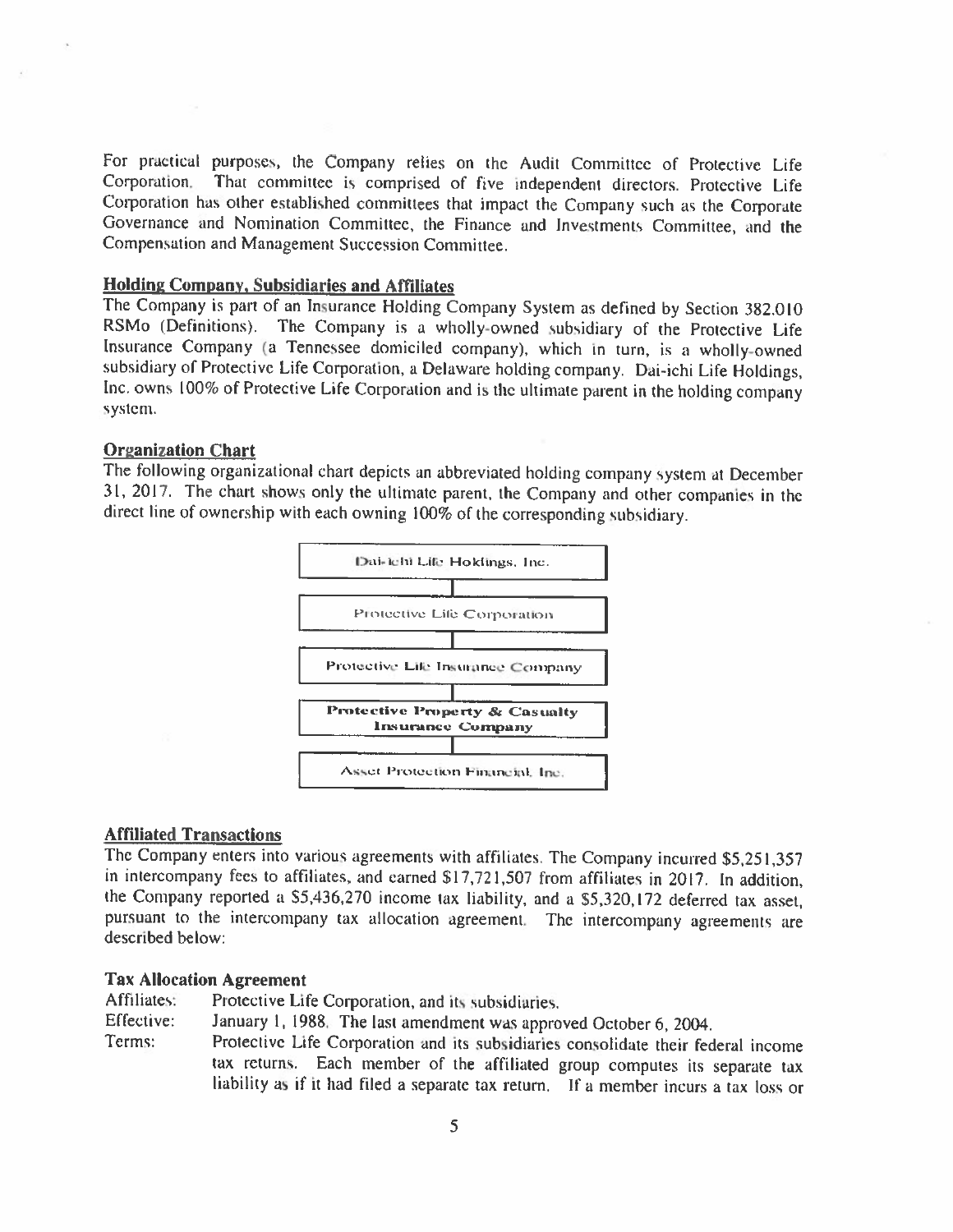generates <sup>a</sup> tax credit resulting in <sup>a</sup> carry forward, the member will receive no credit until the credit can be used on a separate return basis. Intercompany tax balances are settled not later than the due date for corresponding tax payments or upon receipt of <sup>a</sup> refund,

Rate(s): There are no fees related to the agreement.

#### Investment Services Agreement

| Affiliates: | Protective Life Corporation |
|-------------|-----------------------------|
| Effective:  | January 20, 2000.           |

- Terms: Protective Life Corporation provides investment services to the Company as well as the documentation necessary for the preparation of accounting records and any required reports.
- Rate(s): Fees are computed from a set fee schedule and settled monthly.

#### Legal Services Agreement

| Affiliates: | Protective Life Corporation                                                                                                        |
|-------------|------------------------------------------------------------------------------------------------------------------------------------|
| Effective:  | January 1, 2004.                                                                                                                   |
| Terms:      | Protective Life Corporation provides legal services to the Company including the                                                   |
|             | following: general corporate, insurance related, administrative and other<br>regulatory, and litigation supervision and contracts. |
| $Rate(s)$ : | Charges for legal services are settled quarterly at cost and include all direct and                                                |
|             | indirect allocable expenses.                                                                                                       |

#### Administrative Services Agreement

Affiliates: Protective Life Corporation and various members of the holding company<br>Effective: January 20, 2000

January 20, 2000.

- Terms: The Company was added as <sup>a</sup> participant in to an already existing Agreement for Administrative Services dated October 1, 1988. Under this agreement, Protective Life Corporation provides administrative services as required by members of its holding company system. In addition, the agreement provides that the cost of administrative services provided from one member of the holding company to another that are not otherwise specifically provided for by separate agreements between the companies shall he shared in accordance to GAAP.
- Rate(s): Such costs are accumulated and settled monthly.

#### Administrative Services Agreement

Affiliates: Western Diversified Services, Inc.

- Effective: September 1, 2000. Amendment 2 was approved January 8, 2002.<br>Terms: Western Diversified Services. Inc. provides various administrati
- Western Diversified Services, Inc. provides various administrative services for vehicle service and guaranteed asset protection contracts underwritten by the Company.
- Rate(s): Under the agreement, Western Diversified Services, Inc. periodically presents an itemized statement of costs incurred in providing the services. The Company settles within fifteen days of receiving the statement.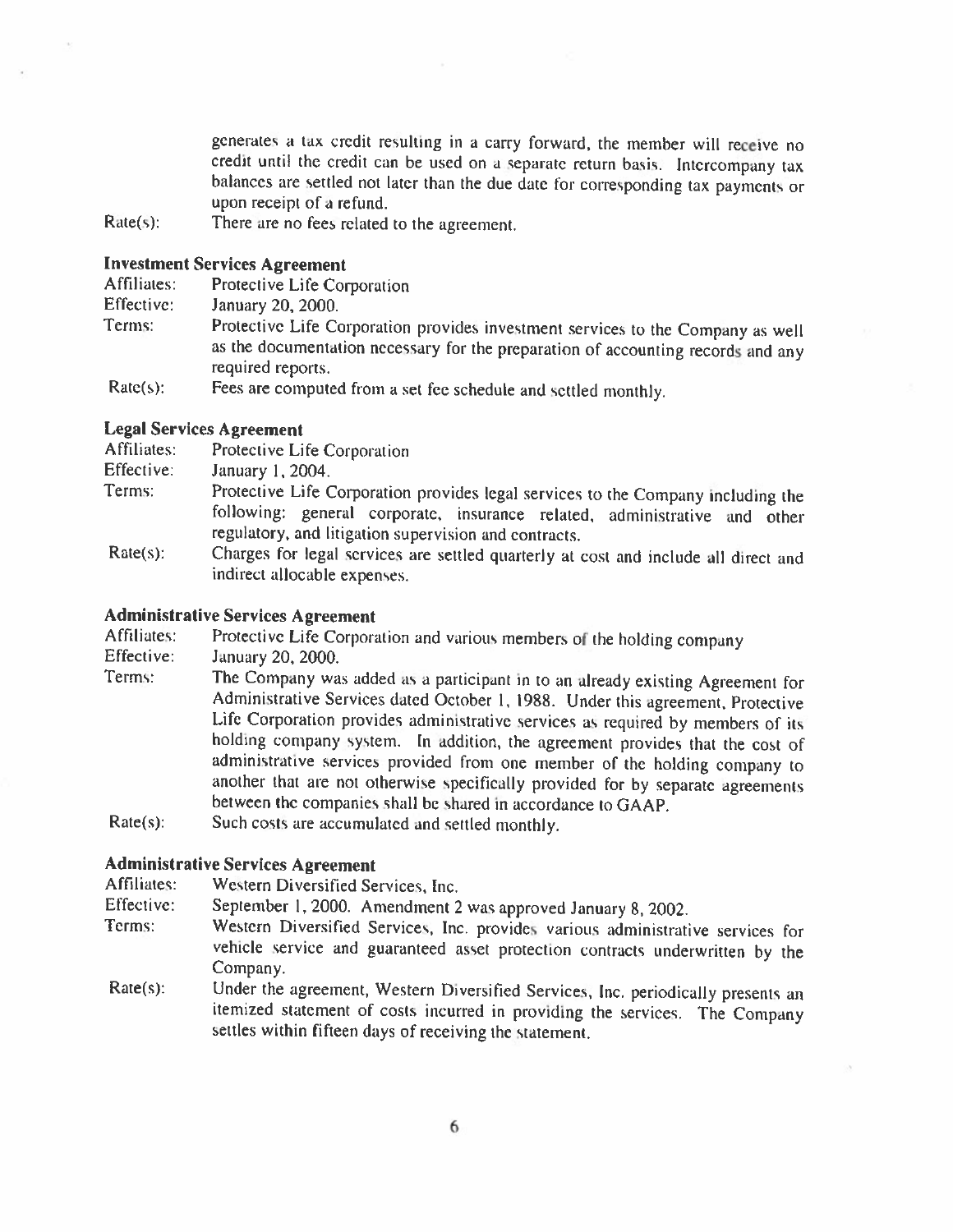#### Deposit Agreement

| Affiliates: | <b>First Protection Corporation</b>                                                                                                                                                                         |
|-------------|-------------------------------------------------------------------------------------------------------------------------------------------------------------------------------------------------------------|
| Effective:  | November 1, 2001.                                                                                                                                                                                           |
| Terms:      | The Company agrees to accept and invest funds deposited from First Protection                                                                                                                               |
|             | Corporation, and to make those deposited funds available to First Protection<br>Corporation within five business days after receiving a written request.                                                    |
| $Rate(s)$ : | The Company will pay interest on the funds at the same rate of return as the<br>Company receives on its overall investment portfolio, net of investment expenses<br>and including capital gains and losses. |
|             |                                                                                                                                                                                                             |

### Deposit Agreement

Affiliates: Chesterfield International Reinsurance Limited (Chesterfield)<br>Effective: February 1, 2006.

- February 1, 2006.
- Terms: The Company agrees to accept and invest funds deposited from Chesterfield, and to make those deposited funds available to Chesterfield within five business days after receiving a written request.
- Rate(s): The Company will pay interest on the funds at the same rate of return as the Company receives on its overall investment portfolio, net of investment expenses and including capital gains and losses.

#### TERRITORY AND PLAN OF OPERATION

The Company is licensed in Missouri under Chapter <sup>379</sup> RSMo (Insurance other than life) to write property, liability, fidelity and surety, accident and health and miscellaneous insurance. The Company is licensed in all states except New York, and is licensed in the District of Columbia and Puerto Rico. The Company is currently filing an expansion application in New York,

The Company is <sup>a</sup> member of Protective Life Corporation's Asset Protection Division. The Company primarily markets extended service contracts (ESC) and guaranteed asset protection (GAP) products to auto dealers and recreational vehicle dealers. During 2017, approximately 41% of net premiums earned were related to extended service contract and 59% were related to GAP product.

#### REINSURANCE

Direct written, assumed, and ceded premium for the current examination period was as follows:

|                           | 2017          | 2016          | 2015              | 2014          |
|---------------------------|---------------|---------------|-------------------|---------------|
| <b>Direct Business</b>    | \$103,897,821 | \$103,485,824 | S.<br>108,031,483 | \$114,046,550 |
| Plus: Reinsurance Assumed | 2,693,992     | 2.989.137     | 3,017,830         | 4,159,188     |
| Less: Reinsurance Ceded   | 50,757,668    | 44,692,682    | 45,997,412        | 54,208,774    |
| Net Premium               | 55,834,145    | 61,782,279    | 65,051,901        | 63,996,964    |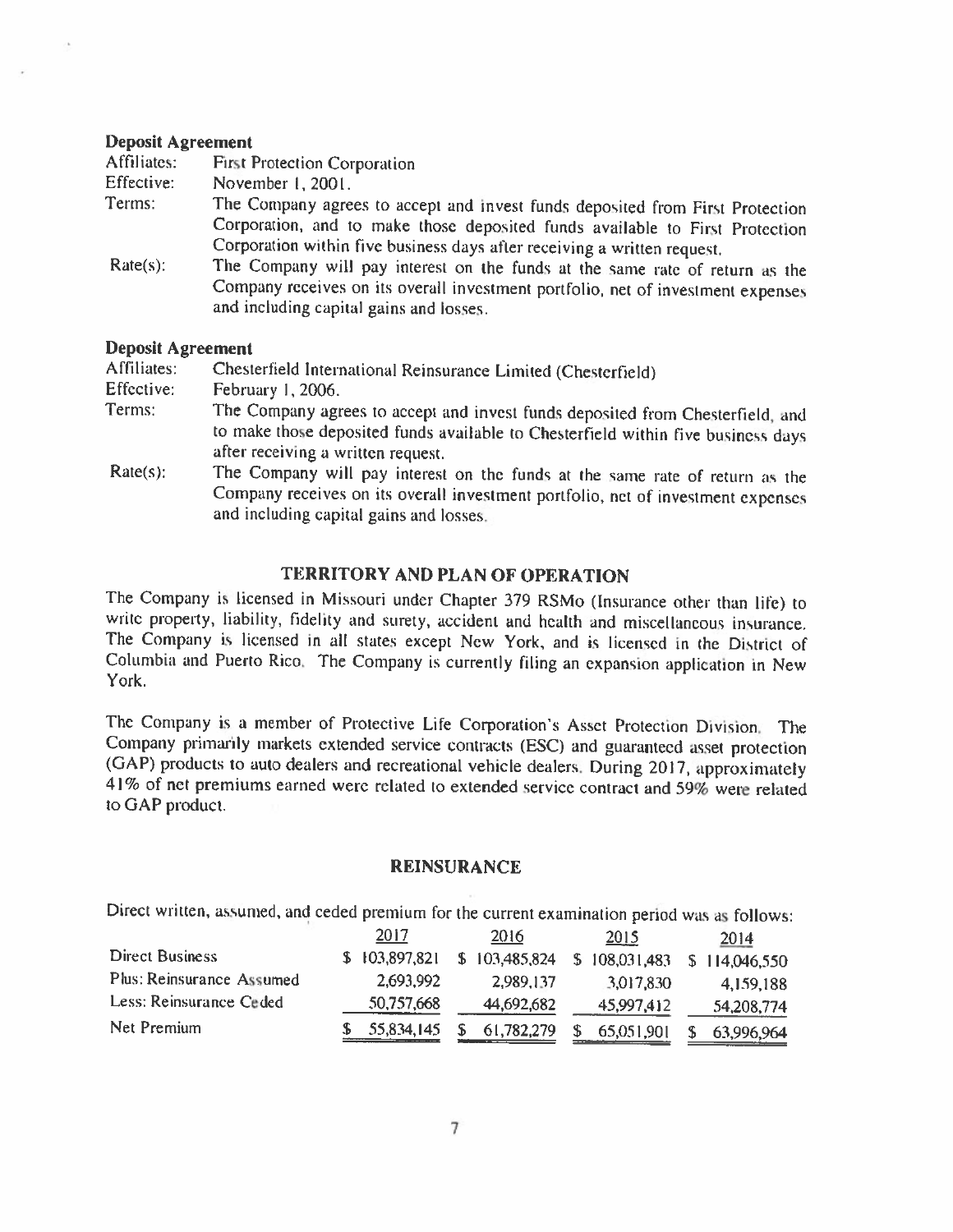#### Assumed

The Company assumes only <sup>a</sup> limited amount of business from other insurance companies. Much of what is assumed is in runoff.

#### Ceded

The Company cedes ESC and GAP coverages to affiliated alien reinsurers who retrocede that business to producer-affiliated reinsurance companies (PARCs). The PARCs are typically unauthorized, offshore corporations. Generally 100% of the risks associated with a given<br>producer are ceded to one or more reinsurers affiliated with that producer. The Company also<br>carries catastrophic loss coverage on it

The following are descriptions of some of the more significant contracts the Company has in place to cede business. The Company also has agreements in place that are not described below, which cede products that are no longer emphasized or which have been discontinued such as workers' compensation.

#### Chesterfield International Reinsurance Limited

Effective August I, 2005, the Company ceded to Chesterfield. an affiliate, 100% of the liability on certain ESC contracts and GAP products. Chesterfield retrocedes the liability to PARCs. This agreement was effected by a novation agreement among the Company, Chesterfield and Dublin International, Ltd. The Dublin International, Ltd agreement was originally effective July 1, 1998.

Chesterfield is not an authorized reinsurer and, as such, reserve credits were secured by funds withheld by the Company, letters of credit and/or trust accounts. The trust accounts were funded by the PARCS, naming the Company as beneficiary.

Dealer Services Reinsurance Ltd<br>Effective January 1, 2002, the Company ceded to Dealer Services Reinsurance, Ltd., (Dealer Services), an affiliate, 100% of the liability related to certain ESC contracts and GAP products.<br>Dealer Services retrocedes the liability to PARCs. Dealer Services is not an authorized reinsurer, therefore, reserve credits were secured by funds withheld by the Company, letters of credit and/or trust accounts. The trust accounts were funded by the PARCs, naming the Company as beneficiary.

#### London Life International Reinsurance Corporation

Effective February I, 2000, the Company ceded three blocks of business, on <sup>a</sup> coinsurance basis, to London Life International Reinsurance Corporation (Barbados). The agreement has been amended twenty two times with the latest amendment effective November 1, 2015. Various blocks of business have been added and recaptured over the years. Reserve credits were secured by funds withheld by the Company and letters of credit.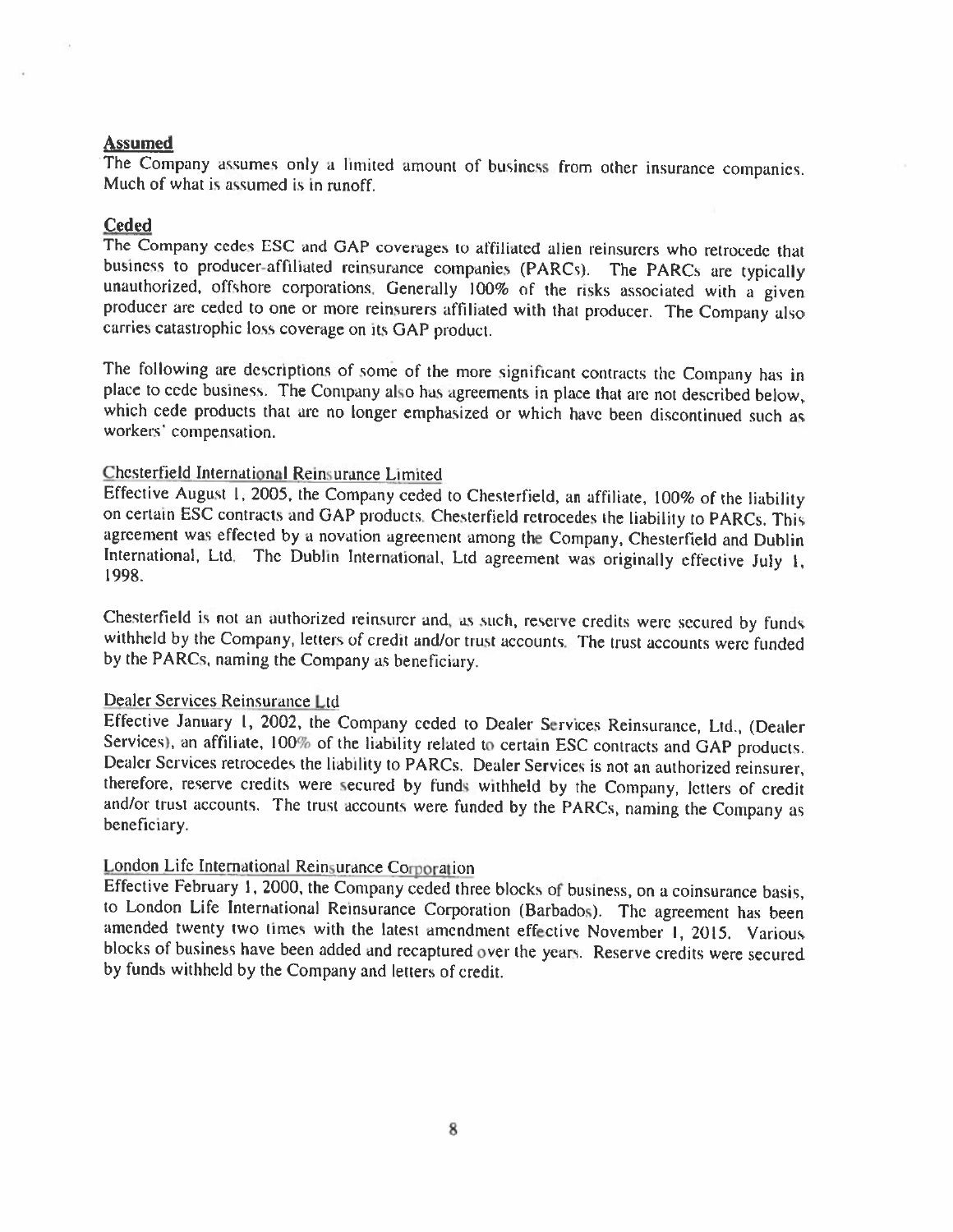#### ACCOUNTS AND RECORDS

#### Actuarial Opinion

Reserves and related actuarial items were reviewed and certified by Gregory J. Ciezadlo, Vice President of Risk Management and Chief Actuary of Protective Property & Casualty Insurance Company for each year under examinati

**Consulting Actuary**<br>Pursuant to a contract with DIFP, Robert P. Daniel, ACAS, MAAA, of Merlinos & Associates, Inc., reviewed the underlying actuarial assumptions and actuarial methods used in determining<br>the adequacy of reserves and other related liabilities. His report concluded that all actuarial<br>items included in the review are standards and principles, meet the requirements of the insurance laws of Missouri, and make a reasonable provision for all unpaid loss and loss adjustment expense obligations of the Company under the terms of its policies and agreements.

Independent Auditor<br>The Company's financial statements for each year under examination were audited by PricewaterhouseCoopers LLP, Certified Public Accountants. The workpapers of the 2017 independent audit were reviewed and used during the course of this examination as deemed appropriate

#### Information Systems

In conjunction with this examination, Andrew Balas, Information Systems Financial Examiner with the DIFP, conducted <sup>a</sup> review of the Company's information systems. His evaluation did not identify any significant weaknesses.

### FINANCIAL STATEMENTS

The following financial statements are based on the statutory financial statements filed by Protective Property & Casualty Insurance Company with the Department and present the financial condition of the Company for the pe adjustments to the amounts reported in the 2017 Annual Statement and should be considered an integral part of the financial statemenis.

There may have been additional differences found in the course of this examination, which are not shown in the "Comments on the Financial Statements" section. These differences were determined to he immaterial concerning their effect on the financial statements, and therefore, were only communicated to the Company and noted in ihe workpapers for each individual Annual Statement item.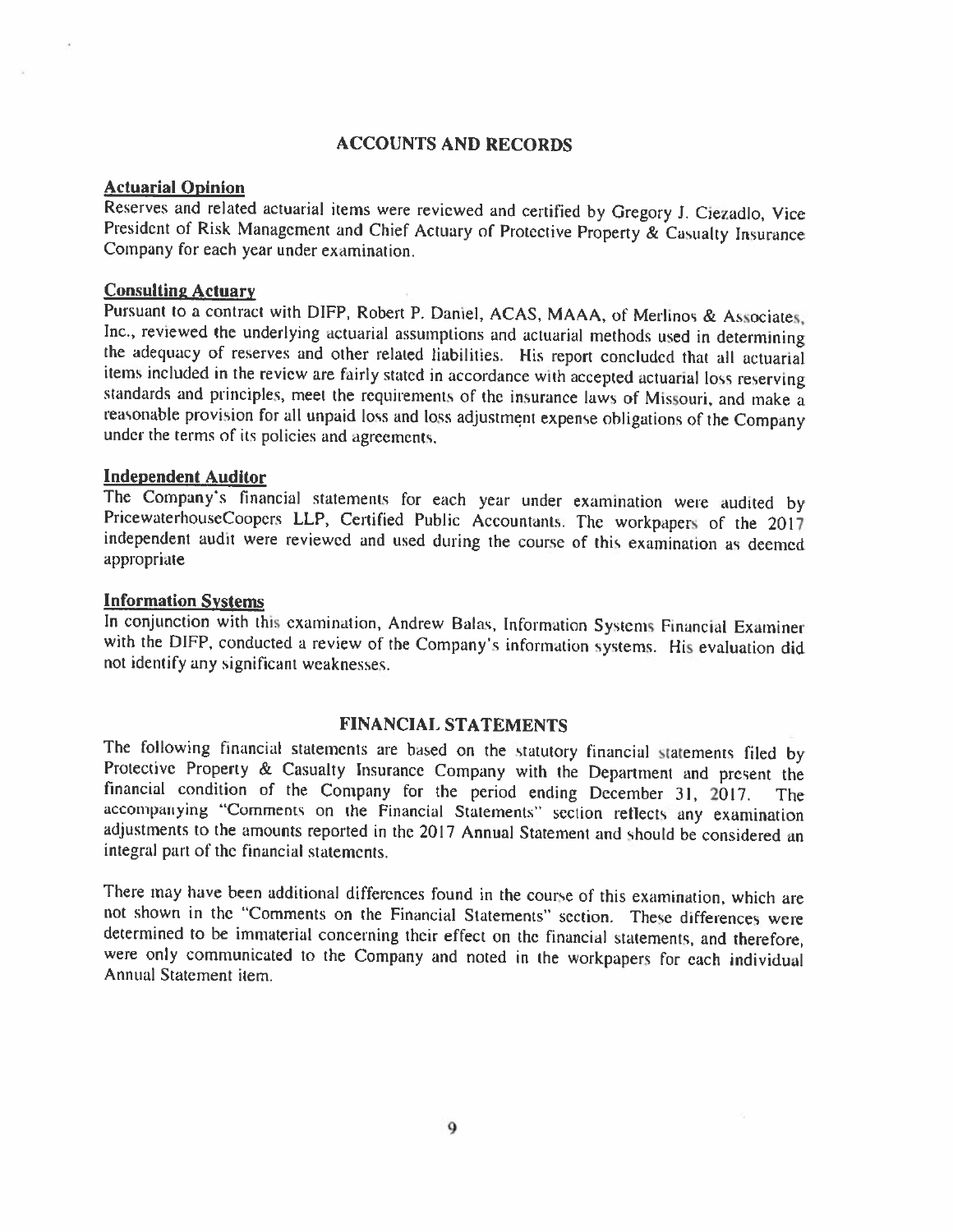### **Assets**

 $\frac{1}{2}$ 

 $\mathcal{A}$ 

|                  | Nonadmitted   | Net Admitted                              |
|------------------|---------------|-------------------------------------------|
| Assets           | Assets        | <b>Assets</b>                             |
| S<br>315,027,682 | S<br>$\Omega$ | \$315,027,682                             |
| 2,791,500        | $\theta$      | 2,791,500                                 |
| 22,104,178       | $\Omega$      | 22,104,178                                |
| 30,458,781       | $\Omega$      | 30,458,781                                |
| 109,780          | $\Omega$      | 109,780                                   |
| 3,957,066        | $\Omega$      | 3,957,066                                 |
| (2,921)          | 0             | (2,921)                                   |
| 276,330          | $\theta$      | 276,330                                   |
| 497,422          | 0             | 497,422                                   |
| 7,526,078        |               | 5,320,172                                 |
| 39,257           |               | $\Omega$                                  |
| 410,151          |               | $\Omega$                                  |
|                  | 0             | 4,948,171                                 |
| 177,587          |               | ↔                                         |
| 256              | 256           | $\Omega$                                  |
| 388, 321, 318    | 2,833,157     | \$385,488,161                             |
|                  | 4,948,171     | 2,205,906<br>39,257<br>410,151<br>177,587 |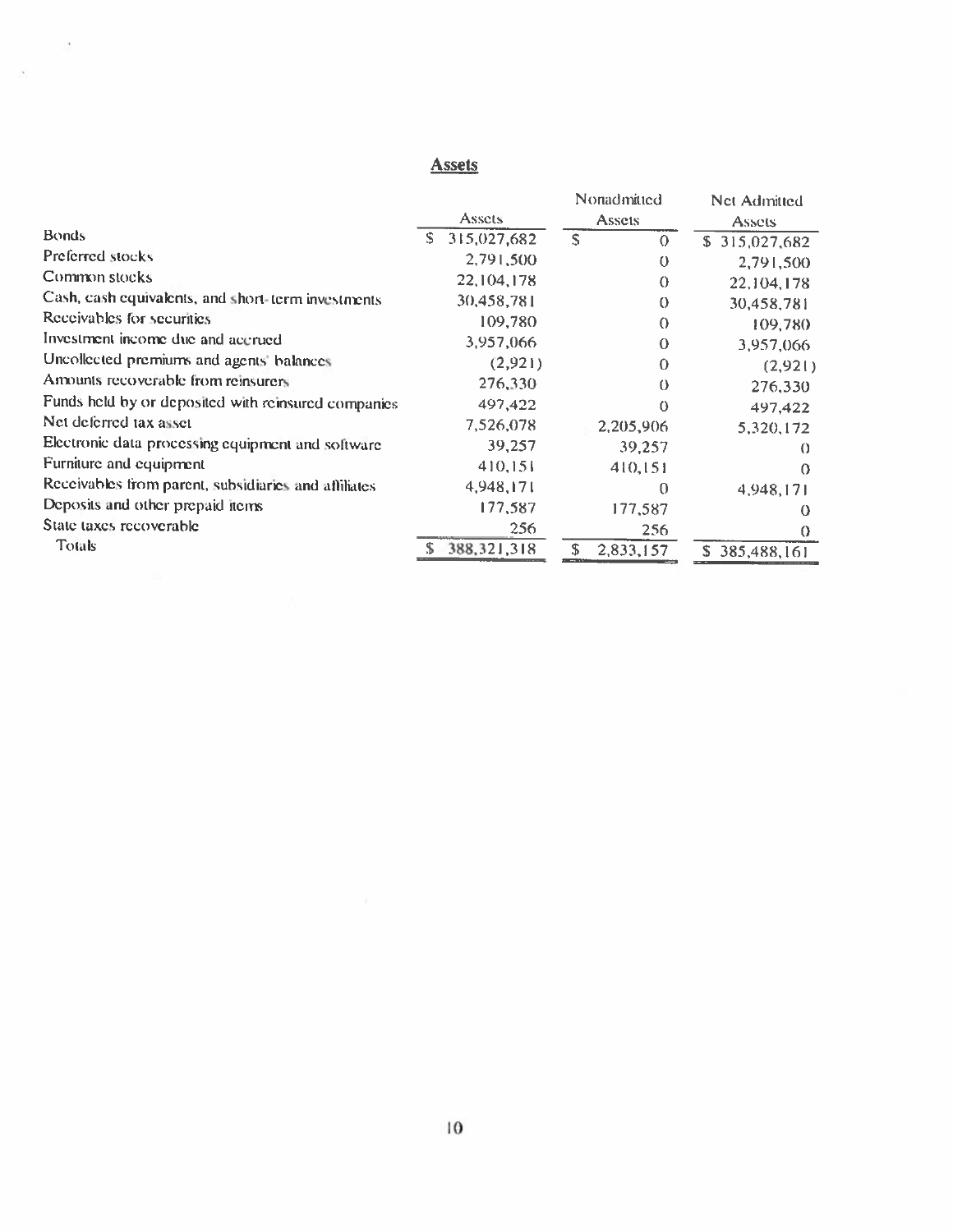# **Liabilities, Surplus and Other Funds**

×.

ò.

| Losses                                              | \$ | 10,704,862    |
|-----------------------------------------------------|----|---------------|
| Reinsurance payable on paid losses and LAE          |    | 9,464         |
| Loss adjustment expenses                            |    | 3.389         |
| Commissions payable                                 |    | 1,727,347     |
| Other expenses (excluding taxes, licenses and fees) |    | 6,653,969     |
| Taxes, licenses and fees                            |    | 1,082,634     |
| Current federal and foreign income taxes            |    | 5,436,270     |
| Unearned premiums                                   |    | 129,016,377   |
| Ceded reinsurance premiums payable                  |    | 346           |
| Funds held by company under reinsurance treaties    |    | 58,254,518    |
| Provision for reinsurance                           |    | 3,000         |
| Payable to parent, subsidiaries and affiliates      |    | 2,345,205     |
| Retroactive reinsurance payable                     |    | 1,745,394     |
| Retroactive reinsurance reserves                    |    | (1, 411, 514) |
| <b>Total liabilities</b>                            |    | \$215,571,262 |
| Common capital stock                                |    | 4,000,000     |
| Gross paid in and contributed surplus               |    | 81,942,999    |
| Unassigned funds (surplus)                          |    | 83,973,900    |
| Surplus as regards policyholders                    |    | 169,916,899   |
| Total liablities and surplus                        | S. | 385,488,161   |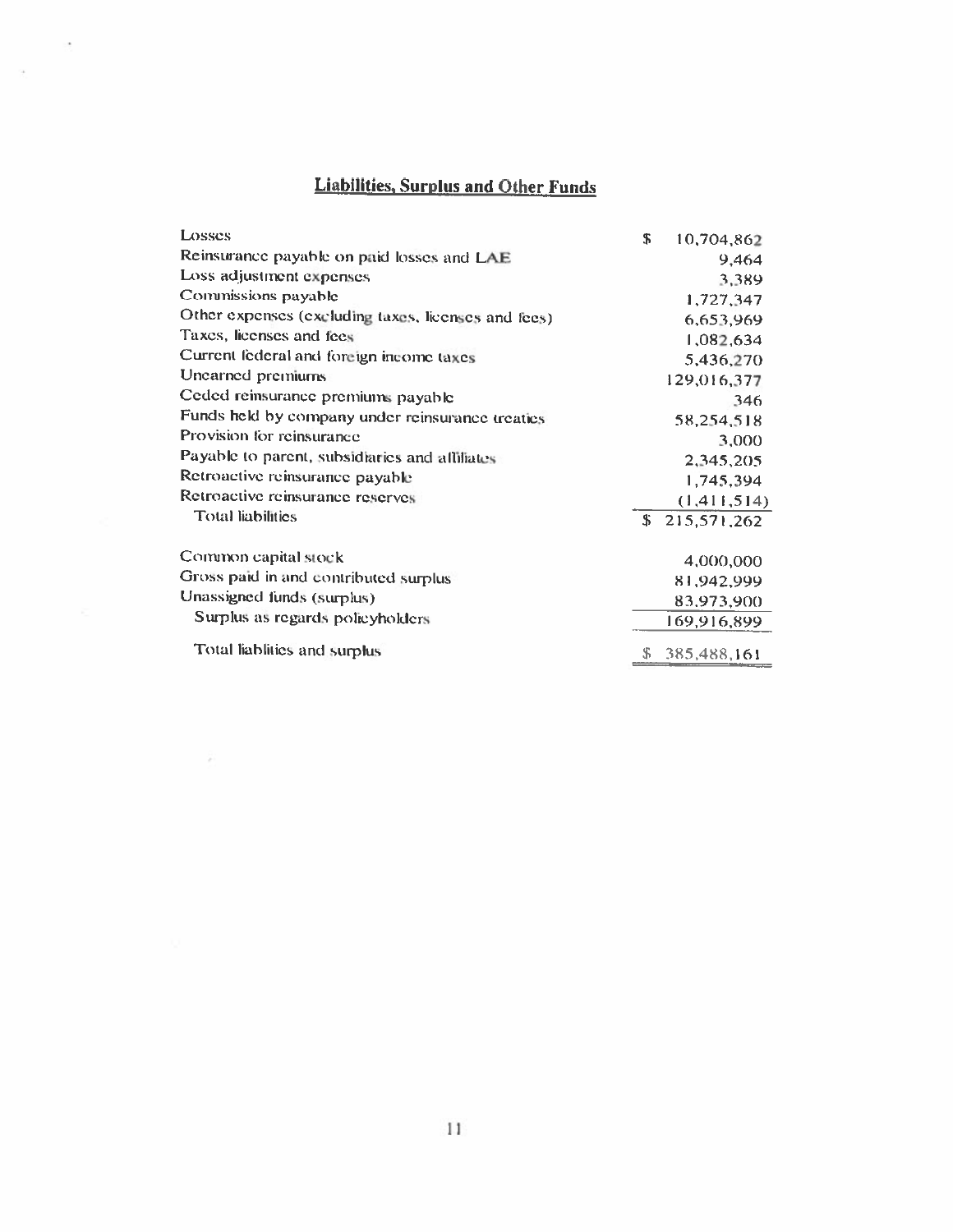# **Statement of Income**

ü

| Premiums earned                                              |              | \$60,669,902 |
|--------------------------------------------------------------|--------------|--------------|
| Losses incurred                                              | \$41,657,841 |              |
| Loss adjustment expenses incurred                            | 39,457       |              |
| Other underwriting expenses incurred                         | 9,522,504    |              |
| Change in retroactive reinsurance reserves                   | 1,038,162    |              |
| Total underwriting deductions                                |              | 52,257,964   |
| Net underwriting gain (loss)                                 |              | 8,411,938    |
| Net investment income carned                                 | 15,261,329   |              |
| Net realized capital gains (losses)                          | 1,290,201    |              |
| Net investment gain (loss)                                   |              | 16,551,530   |
| Net gain (loss) from agents' or premium balances charged off |              |              |
| Other income                                                 | 15,786       |              |
| Interest on funds withheld                                   | (631, 699)   |              |
| Total other income                                           |              | (615,912)    |
| Net income before dividends to policyholders                 |              | 24,347,556   |
| Dividends to policyholders                                   |              | $\theta$     |
| Net income before federal income taxes                       |              | 24, 347, 556 |
| Federal and foreign income taxes incurred                    |              | 7,150,658    |
| Net income                                                   |              | 17,196,898   |

m.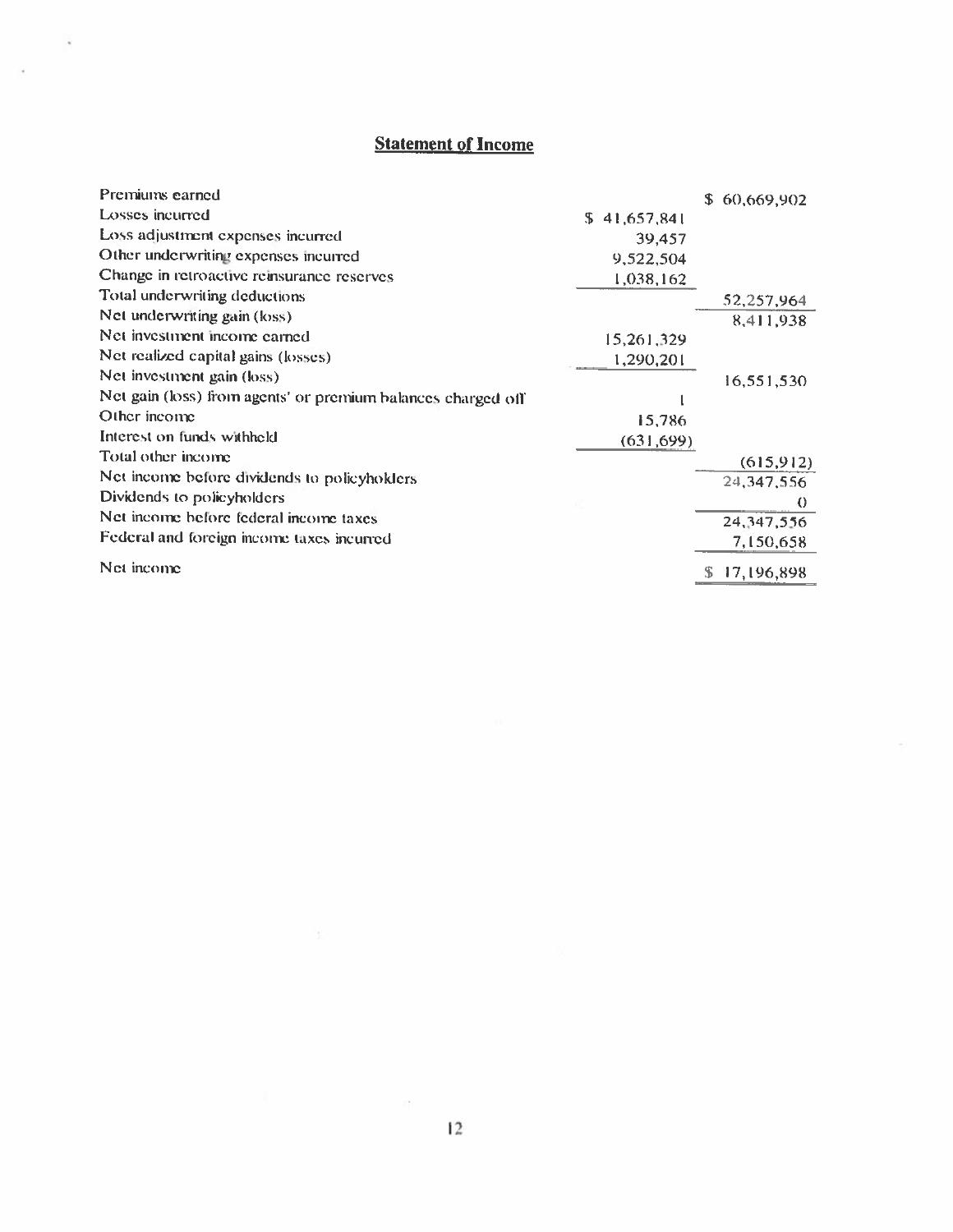# Capital and Surplus

š.

 $\bar{z}$ 

| Surplus as regards policyholders, December 31, 2016           | S | 168,617,431  |
|---------------------------------------------------------------|---|--------------|
| Net income                                                    |   | 17,196,898   |
| Change in net unrealized capital gains or (losses)            |   | (761, 782)   |
| Change in net unrealized foreign exchange capital gain (loss) |   | 133,721      |
| Change in net deferred income tax                             |   | (5,605,590)  |
| Change in nonadmitted assets                                  |   | 334,221      |
| Change in provision for reinsurance                           |   | 2,000        |
| Dividends to stockholders                                     |   | (10,000,000) |
| Change in surplus as regards policyholders for the year       |   | 1,299,468    |
| Surplus as regards policyholders, December 31, 2017           | S | 169,916,899  |

 $\mathbb{R}^n$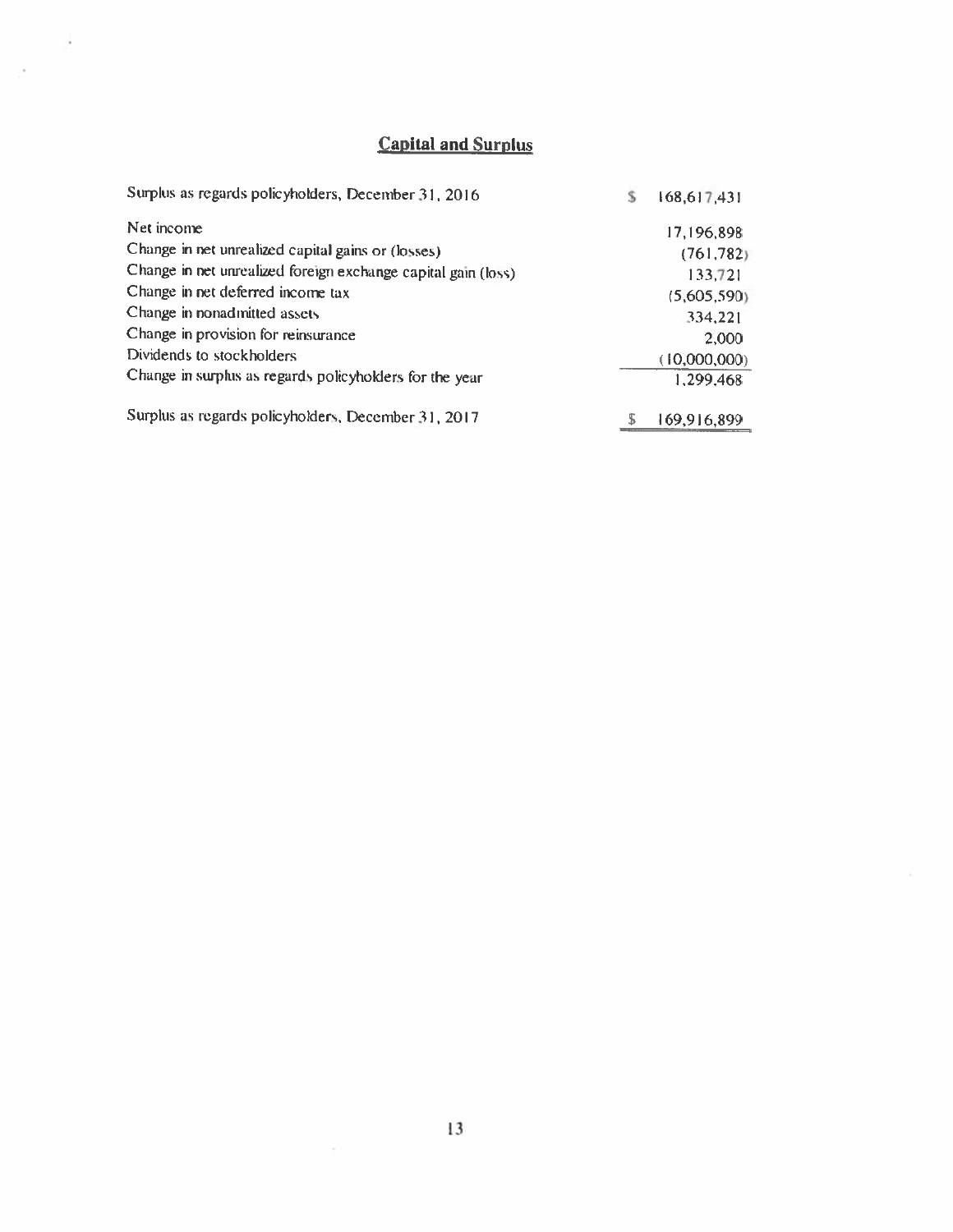# COMMENTS ON THE FINANCIAL STATEMENTS

There are no comments on the financial statements.

## EXAMINATION CHANGES

There were no changes made as a result of this examination.

# SUMMARY OF RECOMMENDATIONS

There are no recommendations.

S,

 $\sim$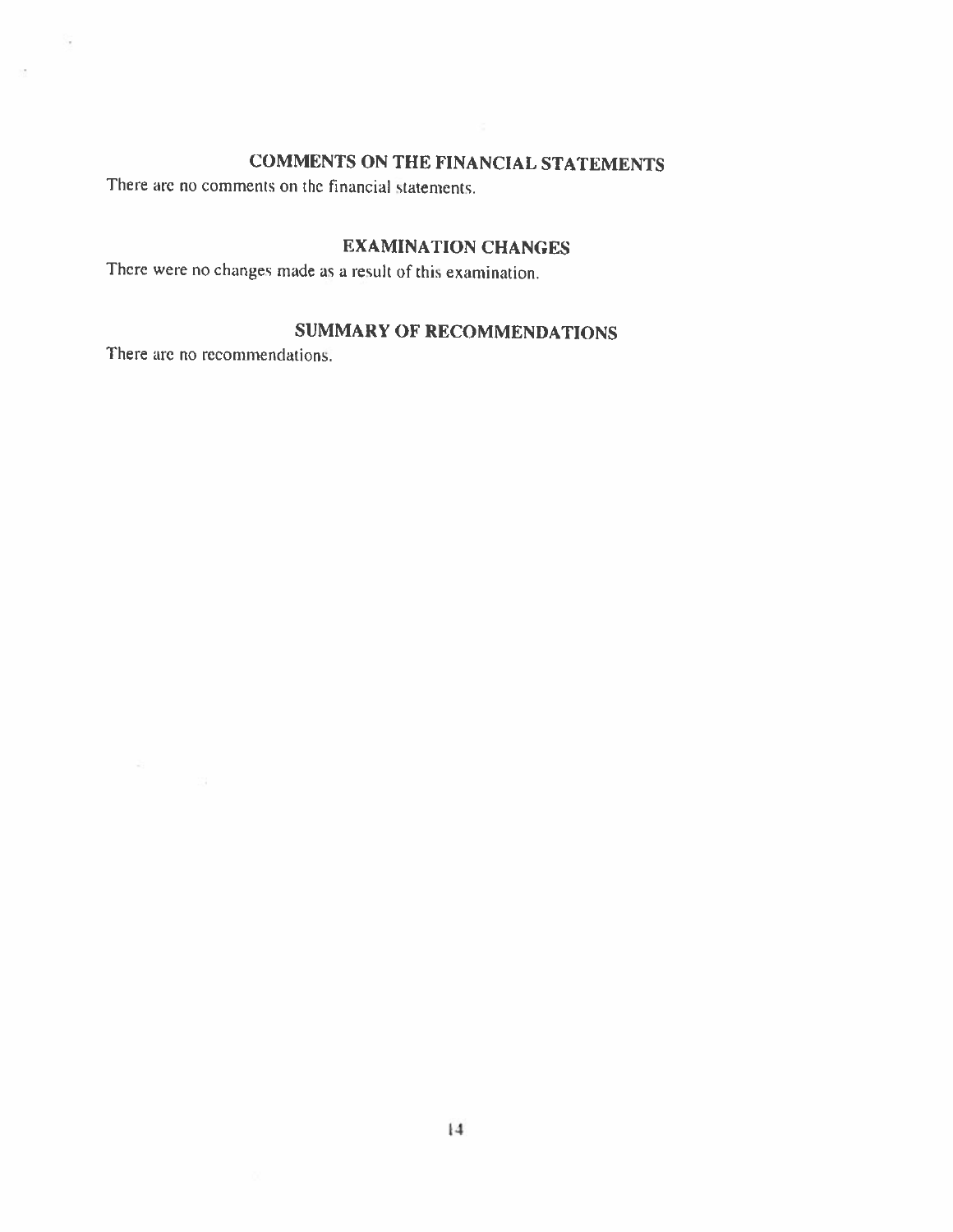#### **ACKNOWLEDGEMENT**

The assistance and cooperation extended by the officers and employees of Protective during the course of this examination is hereby acknowledged and appreciated. In addition to the undersigned; Rick Stamper, CFE, and Ken Tang, AFE, examiners for the DIFP; participated in Andrew Balas, CFE, CPA, and DIFP Information Systems Financial this examination. Examiner, reviewed the Company's Information Systems. Consulting actuary, Robert Daniel. ACAS, MAAA, of Merlinos & Associates, Inc. reviewed the methodologies and adequacy of the Company's reserves.

#### **VERIFICATION**

State of Missouri )  $)$  ss County of St. Louis)

I, on my oath swear that to the best of my knowledge and belief the above examination report is true and accurate and is comprised of only facts appearing upon the books, records or other documents of the Company, its agents or other persons examined or as ascertained from the testimony of its officers or agents or other persons examined concerning its affairs and such conclusions and recommendations as the examiners find reasonably warranted from the facts.

Róbert Jordan / CFE Examiner-in-Charge Missouri Department of Insurance, Financial Institutions and **Professional Registration** 

| Sworn to and subscribed before me this $6$ day of September, 2018                                                           |                 |  |
|-----------------------------------------------------------------------------------------------------------------------------|-----------------|--|
| My commission expires:                                                                                                      |                 |  |
| Narce 23 2022                                                                                                               | CarolWhillwater |  |
| the control of the control of the control of the control of the control of the control of<br>A A R A MARKET THE TAX AND THE | Notary Public   |  |

ROL WHITTINGTON *<u>Sc - Notary Seal</u>* **MARO** NTE OF **Jefferson County** 14397749